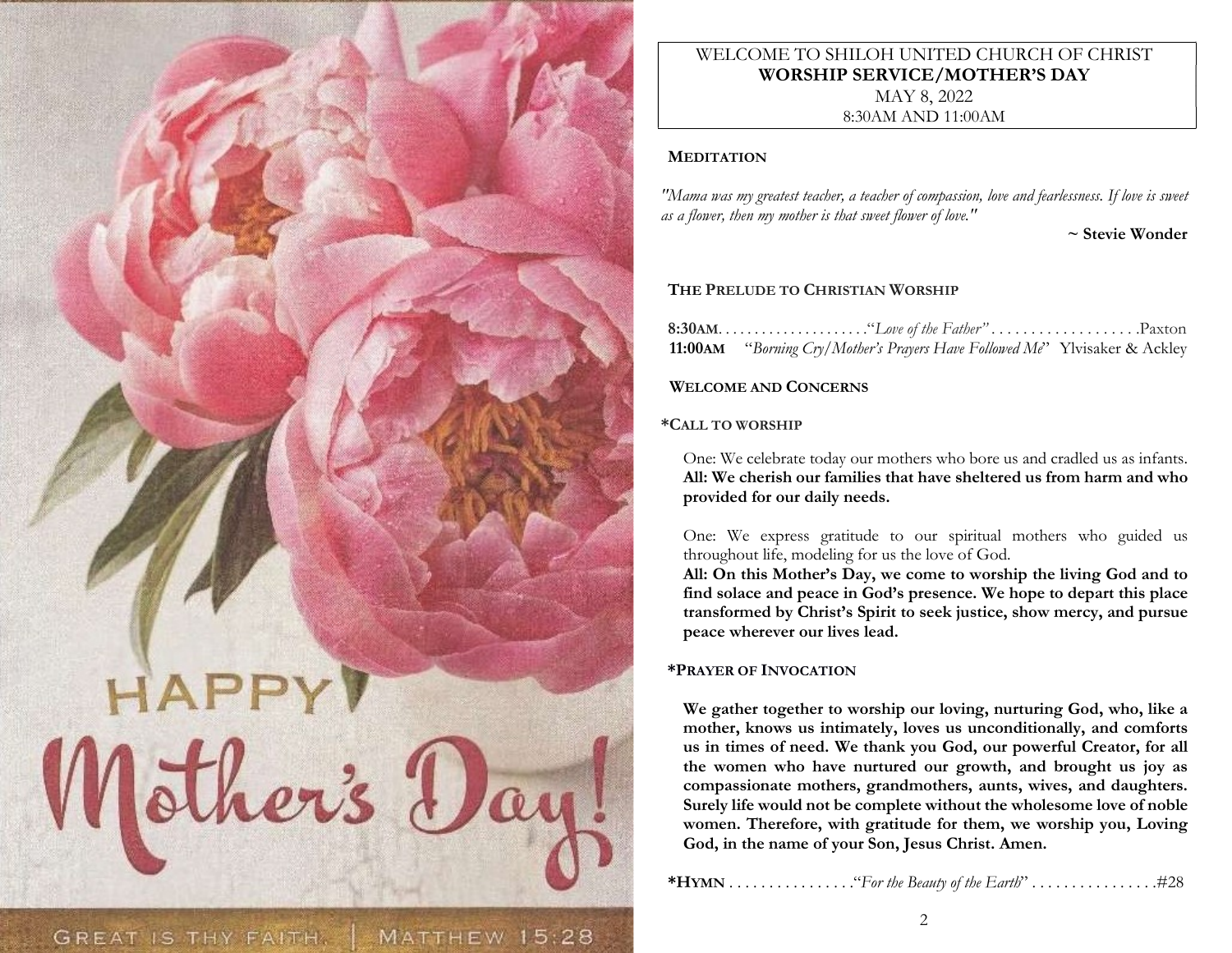### EXCHANGING THE PEACE OF CHRIST (Please wave to one another)

In the face of a stranger, in the greeting of a friend, we see our Lord, Jesus Christ. In the love of Christ, welcome those around you today.

The peace of God be with you. And also with you.

### CHILDREN'S SERMON

All children (including infants) and youth who desire to come forward for the Children's Sermon are welcomed and encouraged to do so. Parent's/caregivers are welcome to accompany their child during the children's message.

\*HYMN. . . . . . . . . . . . . . . . . . . . . . . . . "Beautiful" . . . . . . . . . . . . . . . . . . Insert

### WITNESS TO OUR SACRED STORY

First Reading: Psalm 128 Second Reading: Isaiah 49: 8-15

#### CHANCEL CHOIR

| <b>8:30AM &amp; 11:00AM.</b> "Sanctuary with God's Holy Temple" Arr. Larson |  |  |  |
|-----------------------------------------------------------------------------|--|--|--|
|-----------------------------------------------------------------------------|--|--|--|

Third Reading: 1 Corinthians 13:4-7

| <b>SERMON</b> | "Gentle Love" |
|---------------|---------------|
|---------------|---------------|

\*HYMN . . . . . . . . . . . . . . . . "All Things Bright and Beautiful" . . . . . . . . . . . . . . . #31

### PASTORAL PRAYER

### SILENT PRAYER

#### THE LORD'S PRAYER

Our Father, who art in heaven, hallowed be thy name. Thy kingdom come. Thy will be done, on earth as it is in heaven. Give us this day our daily bread. And forgive us our sins, as we forgive those who sin against us. And lead us not into temptation, but deliver us from evil. For thine is the kingdom, and the power, and the glory forever. Amen.

PRESENTING OUR TITHES AND OFFERINGS BEFORE GOD

### INVITATION TO THE OFFERING

The God who loves us and gives us all that we need for our spiritual growth invites us to sacrifice for one another. Let us share our time, talents, and treasures generously so that God's Kingdom may spread everywhere on earth.

\*OFFERTORY RESPONSE "Doxology" . . . . . . . . . . . . . . . . . . . . . . . . . . . .# 778

Praise God from whom all blessings flow; Praise God, all creatures here below; Praise God for all that love has done; Creator, Christ, and Spirit, One.

#### \*PRAYER OF DEDICATION

We offer ourselves for the healing of the world, and for the transformation of lives. Use us and our gifts to bring wholeness, hope, and joy into this community. In Jesus' name we pray. Amen.

\*CLOSING HYMN. . . . . . . . . . ."Love Divine, All Loves Excelling. . . . . . . . . . .#43

#### **BENEDICTION**

May the God who fills us with the Spirit, strengthen us for the Christian life. May the God who provides for all our needs, sustain us day by day. May the God whose steadfast love is constant, as a mother's care, send us out into the world to live and work for the benefit of others. **Amen.** 

#### **POSTLUDE**

8:30AM. . . . . . . . . . "Happy Are They Who Walk With the Lord". . . . . . . Gawthrop **11:00AM..** . . . . . "They'll Know We Are Christians by Our Love". . . . . Rev. Scholtes

#### WE ARE DELIGHTED THAT YOU JOINED US FOR WORSHIP TODAY!



Please contact the office if you're interested in sponsoring bulletins. The cost is \$20 and may be placed in your regular offering envelope. Please call the church office 2 weeks prior your desired date to have your "Special" wording placed in the bulletin.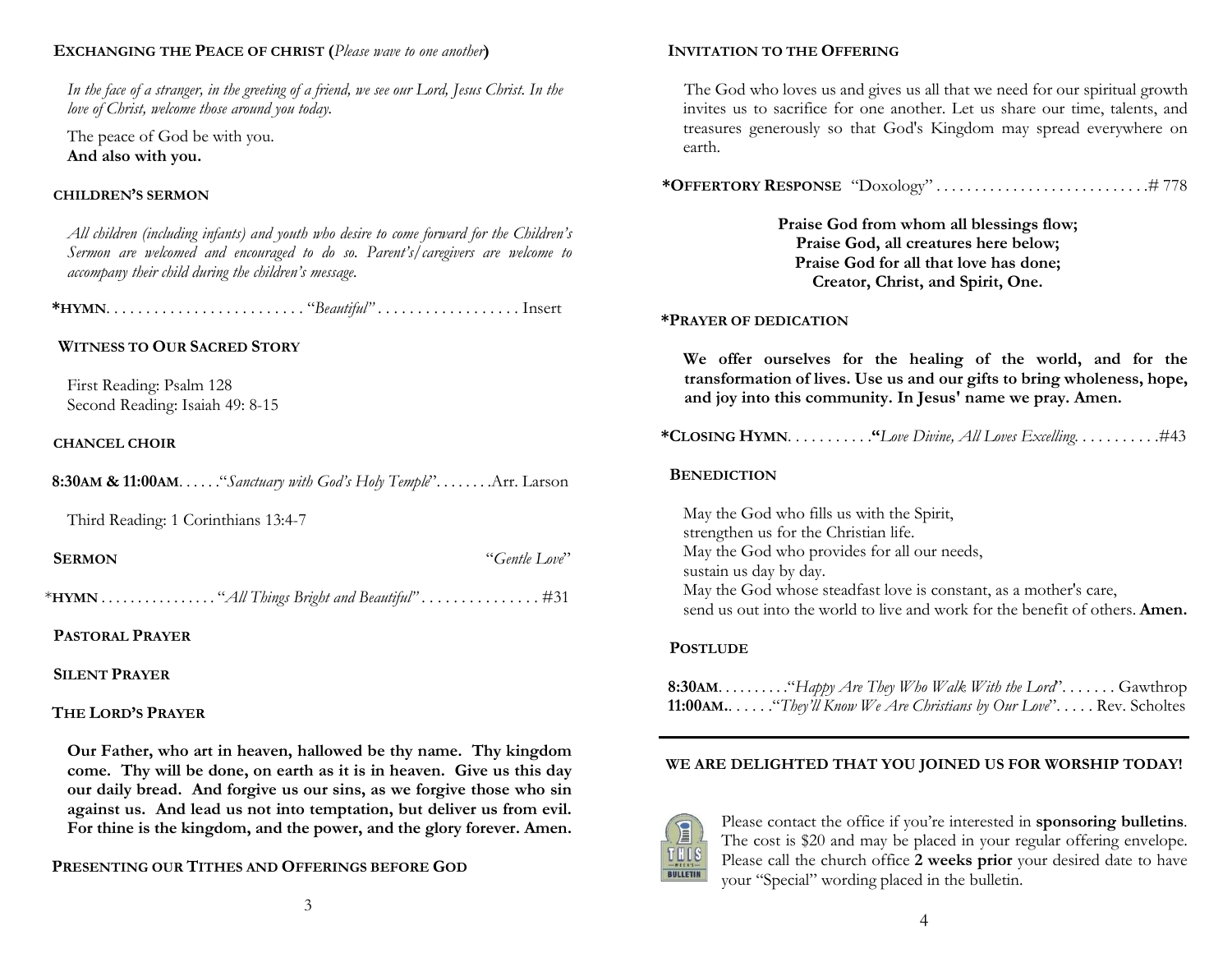- $\triangleright$  **THE ALTAR FLOWERS** are presented to the glory of God and in loving memory of our parents, Lloyd and Grace Bosserman and Clair and Mary Heilman by Jeanette, Bob, Drew and Janelle Heilman.
- LITURGIST: 8:30AM: Reen Bentzel, 11:00AM: Jane Harrison
- > ACOLYTE: Keith Krout
- USHERS: 8:30AM: Ken & Patti Goodyear, 11:00AM: Volunteer
- GREETERS: 8:30AM: John & Mary Reiber, 11:00AM: Bob Myers
- NURSERY DUTY: 8:30AM: Jeanie Bentzel, 11:00AM Volunteer
- MUSIC: Sandy Bamberger, Joan Hamme & Chancel Choir

## WE WOULD LIKE TO THANK ALL OF THE VOLUNTEERS AND MUSICIANS FOR PROVIDING THE WORSHIP MUSIC THIS SUNDAY!

# PRAYERS FOR THE WEEK:

# Morning Prayer (Jennifer White)

Lord, my heart is broken, but You are near. My spirit is crushed, but You are my rescuer. Your Word is my hope. It revives me and comforts me in, especially now. My soul faints, but you are the breath of life within me. You are my help, the One who sustains me. I am weak, but You are strong. You bless those who mourn, and I trust You to bless me and my family with all that we need. You will rescue me from this dark cloud of despair because You delight in me. In Jesus' Name I pray. Amen.



# Evening Prayer (Mary Southerland)

Loving God, I am tempted to worry about so many things. Our world is such a mess! Forgive me for focusing on anything or anyone but You. Thank You for the Bible that equips and empowers me to live faithfully each day. Right now, I declare that You are my Hope and future. Please help me remember that You really are in control. Give me peace for the night and strength for the day. In Jesus' Name. Amen.

# PRAYERS FOR OUR COMMUNITY OF FAITH

Bev Arnold, Chuck and Sandy Baboian, Julene Bechtel, Jim Sr. and Rosemary Bentzel, Rosabel Bentzel, Uble & Nan Frost, Mark Garber, Linda Glass, Beverly Hoak, Bev Kirk, Donna Krone, Dottie Limbert, Catherine Lochman, Marguerite Lochman, Arlene Myers, Joanne Overmiller, Randy Reisinger, Cindy Repman, Charlotte Rohrbaugh, Cedric Simpson, Sue Trimble, Stewart Wagner, Elva Winter

# THOSE WHO GRIEVE FOR THEIR LOVED ONES

The Myers Family, The Keith Family, The Anstein Family, The Wagner Family, The Heath Family, The Hoak/McGinnis Family, The Reiber Family, The Goodling Family, The Bupp Family



It's time to worship outdoors! Everyone is invited to attend our church picnic! We can relax and enjoy nature as we worship. A sign-up sheet will be in the Welcome Center and the Gallery on May 1 through May 14. Please bring: Place settings, beverage, chairs. We hope you will plan to attend!

When: Sunday, May 22 Where: Sunset Lane Park/Pavilion 2458 Sunset Lane York PA 17408 Time: Worship at 10:00 AM Pot-Luck Lunch: 11:30 AM (burgers and hotdogs will be provided)

The Women's Guild will be collecting baby items for Wellspan Mother/Child Clinic until Mother's Day May 8. The following baby items are needed:



Newborn diapers, unscented wipes, formula (powder), heavy

menstrual pads, breast pads, breast cream, baby clothes (newborn to 3 months), blankets (they love the fleece ones), or lighter ones for summer. Please, all items should be new except clothes and blankets. There will be a bin marked "Women's Guild" in the gallery for donations.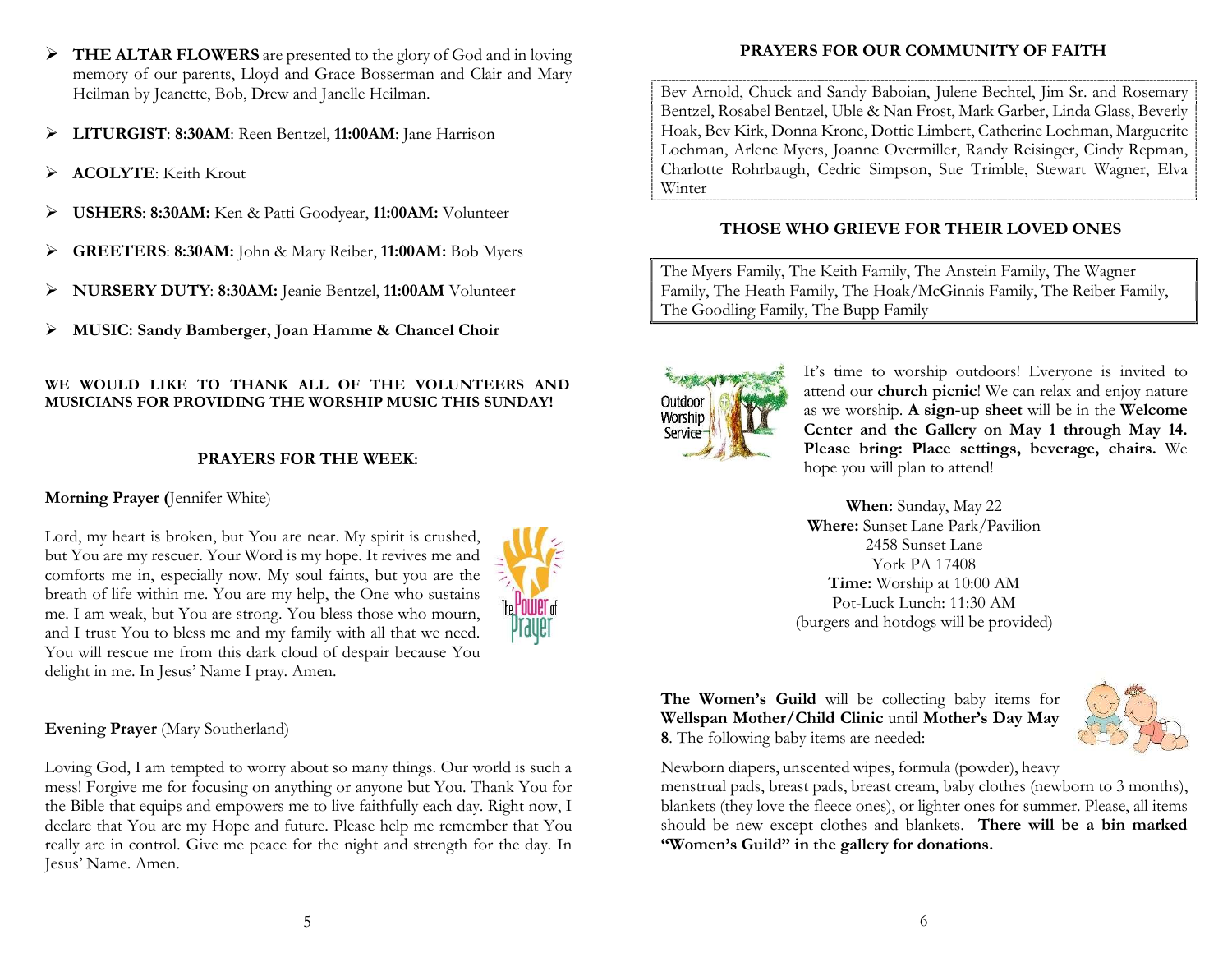

Shiloh UCC will be donating this year's special Mothers' Day Offering to New Life for Girls. New Life for Girls is a non-profit rehab located in Dover, PA. New Life for Girls provides a comprehensive residential program for those women who are struggling with life-controlling

problems such as drug and alcohol addiction, eating disorders, and sexual abuse issues. Their mission is not only to liberate women from the bondage of addiction and other life-controlling issues, but to restore self-worth and train them to successfully re-enter society, ready to give back as the strong and capable women that they truly are by providing a safe and loving environment. Contributions for New Life for Girls may be made by using the special Mothers' Day Offering envelope, using the "other" line on the offering envelopes by writing in Mothers' Day Offering, or using a regular envelope with Mothers' Day Offering written on the front.

## LOVE Offering dedicated to the Scholarship Fund for ELC Students

Our Shiloh UCC Early Learning Center Preschool is in the fundraising process to raise money for their scholarships for the 2022-2023 school year. Instead of selling items, this year they have decided to simply accept any donations for this cause. Each year Allison



Hartnett finds that there are families that become financially distressed, for a variety of reasons, and it becomes difficult, if not impossible, to afford to send their child to this wonderful preschool. Scholarship money, which helps to pay the tuition to attend, is then awarded to such families on a case by case basis. Almost \$4,000 in scholarship monies was awarded to students during this 2021- 2022 school year.

Any church member who would like to donate to this worthy scholarship fundraiser cause can either use the LOVE Offering Envelopes that are found in the pews or members can use the "Other" line on their weekly giving envelopes, simply writing in the word " ELC Scholarship". This fundraiser will run through the months of May through August.

Thank you for considering this and for helping the children who need to be at preschool the most. Their learning foundations that the ELC can provide are stepping stones to our own future!

 $Women's$ Engaging Women will be meeting on Tuesday, May 10, at **Circles** 6:30 p.m. in the Parlor.

"No matter who you are, or where you are on life's journey, you are welcome here at Shiloh UCC, where God is still speaking"

## THIS WEEK

| <b>SUN</b>  | 8:30 & 11 | Worship/Mother's Day          |
|-------------|-----------|-------------------------------|
|             | 9:45      | Sunday School                 |
|             | 6:00      | Confirmation                  |
| <b>MON</b>  | 7:00      | Consistory (100)              |
| <b>TUES</b> | 6:30      | Cub Scouts (100)              |
|             | 6:30      | Engaging Women (Parlor)       |
|             | 8:00      | ELC Spring Programs (100)     |
| WED         | 8:00      | ELC Spring Programs (100)     |
|             | 9:30      | Bible Study (202)             |
|             | 5:30      | <b>TOPS</b> (100)             |
| <b>THUR</b> | 8:00      | ELC Spring Programs (100)     |
|             | 6:30      | NA Group                      |
|             | 6:30      | Choirs                        |
| <b>FRI</b>  | 8:00      | ELC Spring Programs (100)     |
| SUN         | 8:30 & 11 | Anniversary/New Member Sunday |
|             | 12:00     | Private Event (100)           |

## ATTENDANCE LAST WEEK: 113 8:30 SERVICE: 70 11:00 SERVICE 43

## THE CHURCH STAFF

Pastor Rev. Melinda LaMontagne, Ph.D. pastormelinda@shilohucc.com 717-764-3569

### Pastor Melinda office hours: Please call for an appointment Wednesdays 9AM-2PM & 5-8PM Thursdays 9:00-11:30AM & 6-8:30PM Fridays 9AM-2PM

| Director of Music              | Stephanie Limbert             |  |
|--------------------------------|-------------------------------|--|
| Organist                       | Sandra Bamberger              |  |
| Missionaries in Costa Rica     | Sally Jane and Crosby Johnson |  |
| Early Learning Center Director | Allison Hartnett              |  |
| Administrative Assistant       | Maira Rivera                  |  |
|                                | office@shilohucc.com          |  |
| Website:                       | www.shilohuccyorkpa.org       |  |
| r 1 1 n                        |                               |  |

Facebook Page www.facebook.com/shilohuccyorkpa